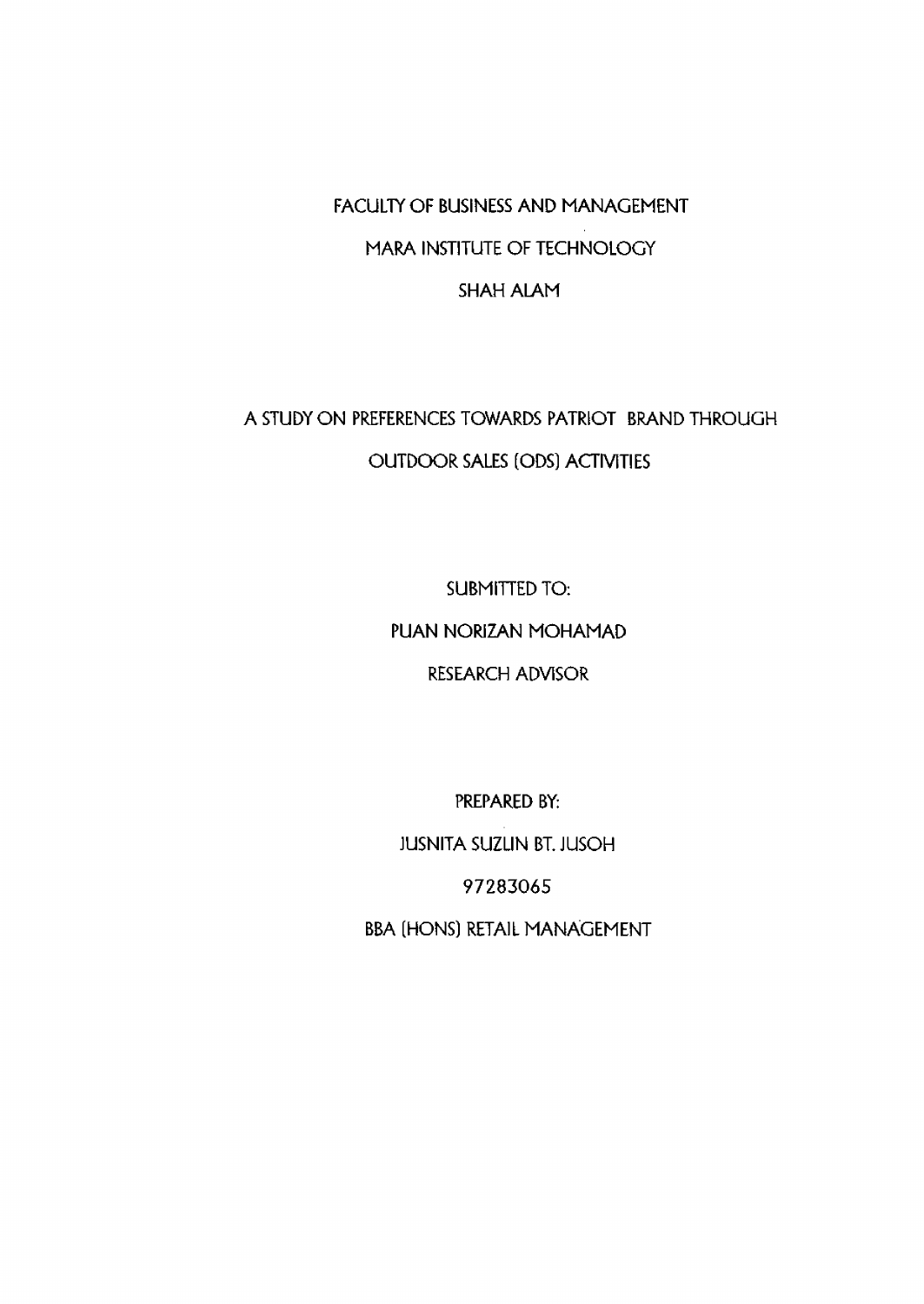#### **LETTER OF TRANSMITTAL**

BBA (HONS) Retail Management Faculty of Business and Management Mara Institute of Technology 40450 SHAH ALAM

11th OCTOBER 1999

Puan Norizan Mohamad Research Advisor Faculty of Business and Management Mara Institute of Technology 40450 SHAH ALAM

Dear Madam,

#### **Submission of Project Paper**

Enclosed herewith is a report of project paper **entitle** *"A Study on Customer Preference Towards Patriot Brand Through Out door Sales (ODS) Activities ".* 

It is very much hope this report accomplished the requirement and expectation of the school and desired objective of the courses undertaken.

Thank you.

Yours sincerely,  ${\cal O}^*$ t ${\cal T}$ JUSNITA SUZLIN BT. JUSOH 97283065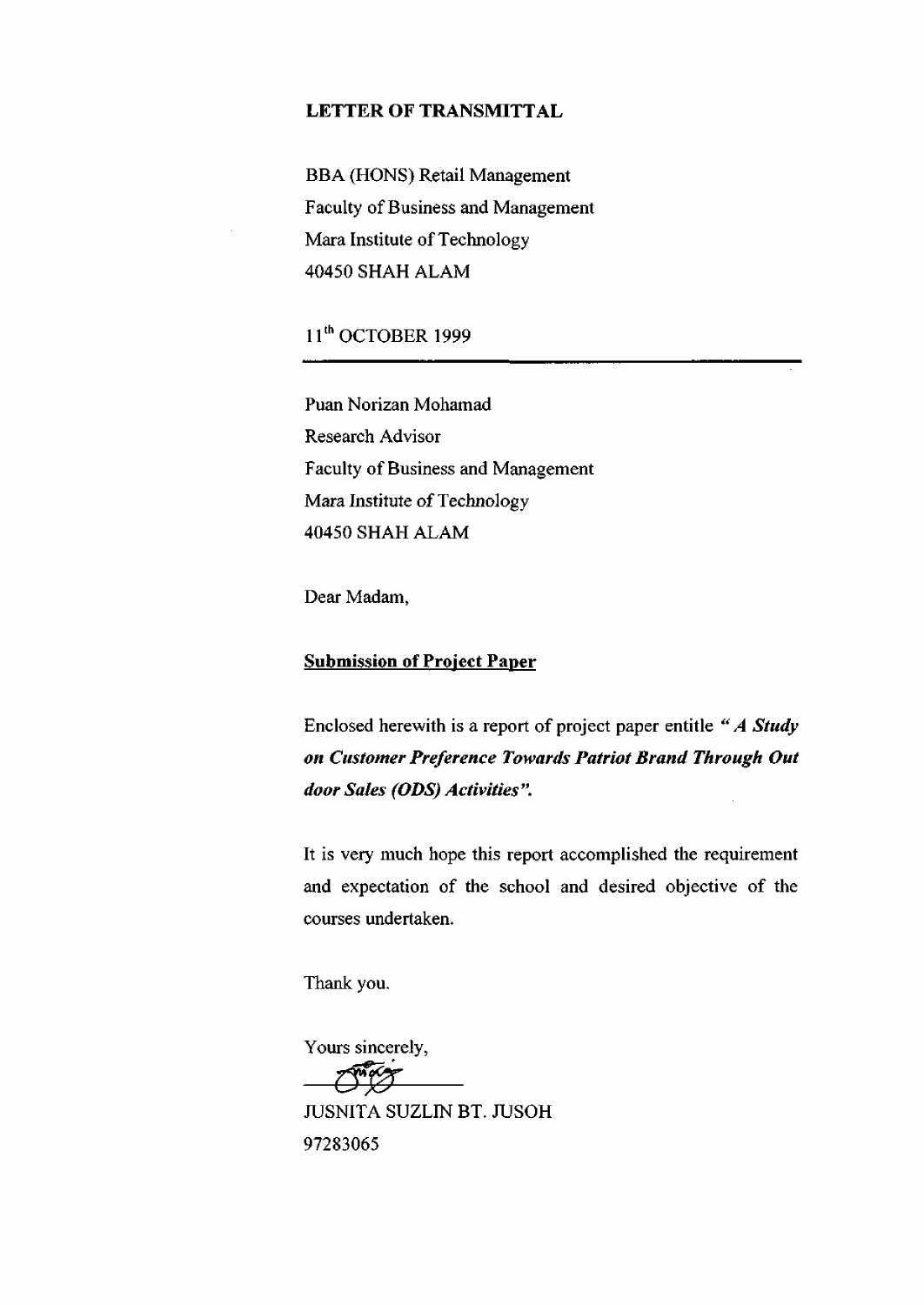### **EXECUTIVE SUMMARY**

**In** today's highly competitive retail industry, private brand products are becoming more and more important. As department stores and specialty outlets rely less on manufacturer brands and more on promoting their own private brands. Private brands give the retailer greater control over the merchandise, more flexibility in dealing with changing trends and more control over prices.

This study is undertaken to identify the most preference items for Patriot to the customers, to determine the factors that influence the customers when buying the Patriot brand and to identify other electrical items that are suggested by the customers for Patriot brand.

One of the strategies that usually done by the retail outlets in order to generate sale is having sale like Blockbuster Sale for Metrojaya, The Grand Sale for Parkson and so as with PERNAMA. PERNAMA also has its sales namely Outdoor Sales (ODS) Activity.

**11** 

 $\ddot{\bullet}$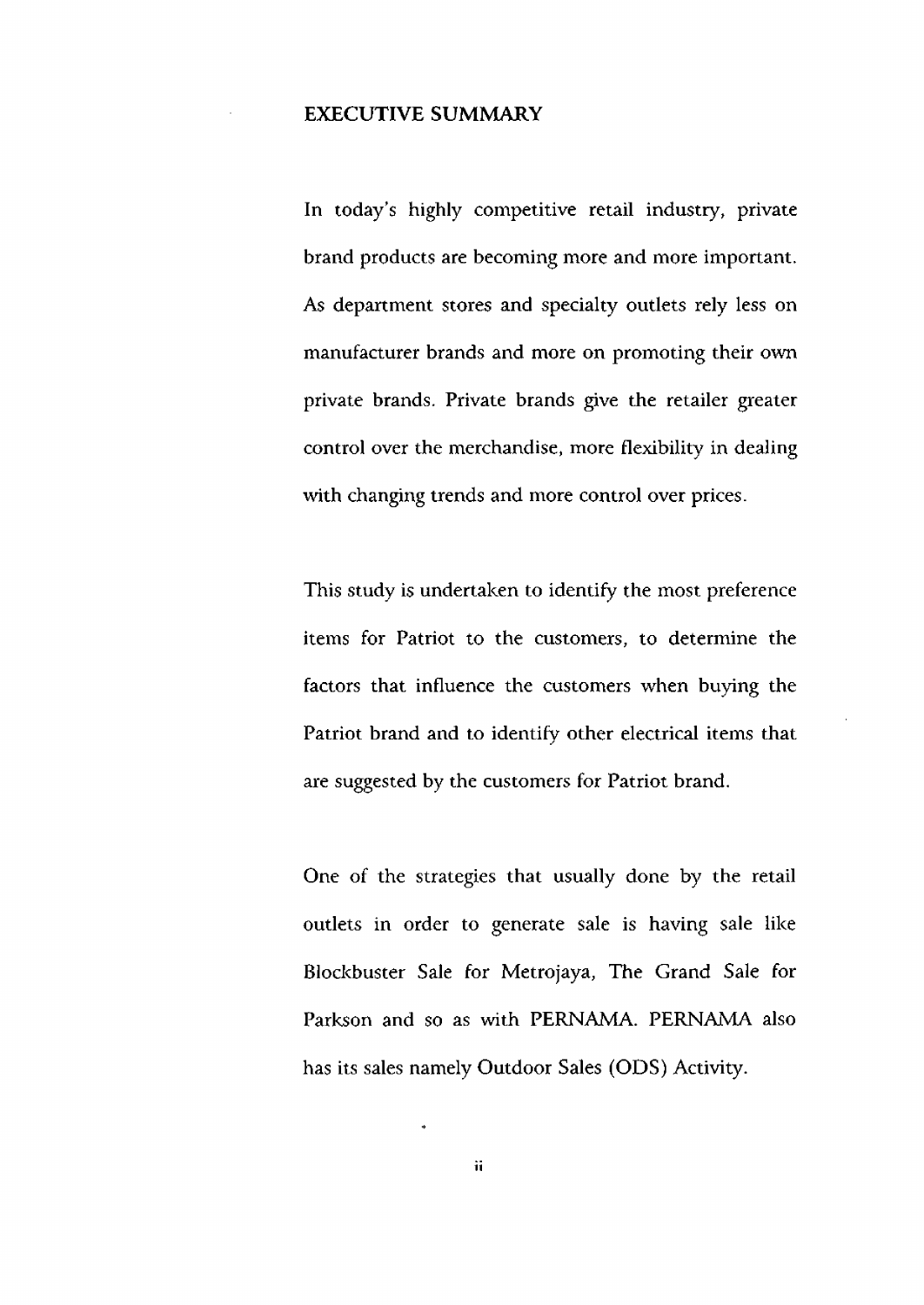This study was done at one of the outdoor sale (ODS) activities, which was held at Sg. Besi Camp starting from  $24<sup>th</sup>$  August to  $29<sup>th</sup>$  August 1999. The methods used in obtaining data for this study includes distribute questionnaires, observation and personnel interview.

The findings indicate that the most preference items are blenders, the factors that influence the customers purchase is its price and other electrical products suggested is VCD player and other products that can be labelled under Patriot brand is personal care.

Based on conclusion, some actions are recommended to PERNAMA to improve Patriot brand. PERNAMA is recommended to improves its product quality, improves its product assortment, improves its product arrangements in order to attract more customers. Besides that PERNAMA also recommended to give more attention to advertise more about its product so that customers will get the right information about Patriot.